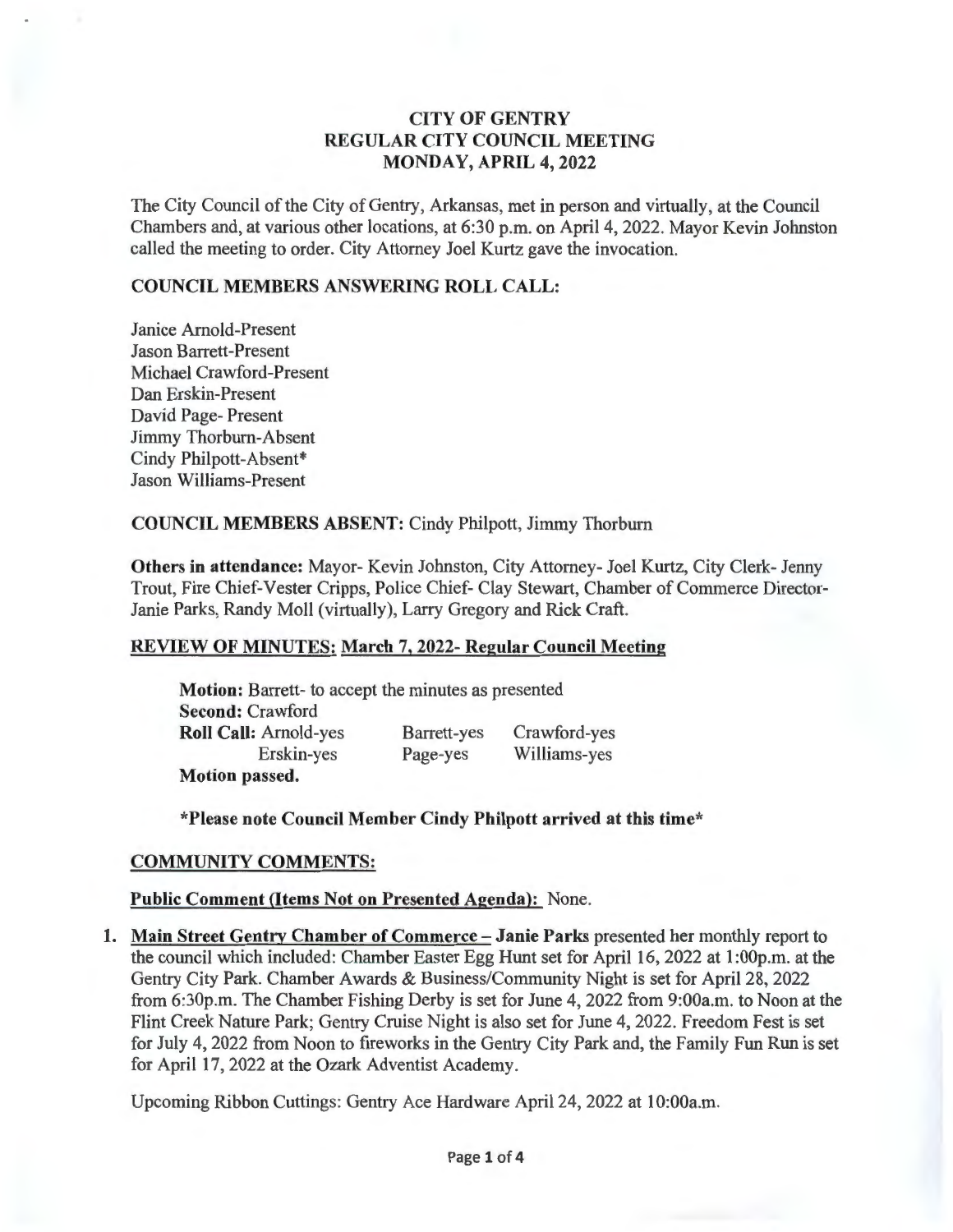Gentry Public Schools- Terrie Metz was unavailable. Jason Barrett provided the following information: Prom is set for April 9<sup>th</sup> from 8:00-11:00p.m. at the Cypress Barn; High School spring play is April  $21^{st}$  - April  $24^{th}$ . The spring choir concert is scheduled for April  $26^{th}$  from  $6:00-8:00p.m.$  and, the spring band concert will be April  $28<sup>th</sup>$  from  $6:00-8:00p.m.$ 

## UNFINISHED BUSINESS

# 1) Park Master Plan Update:

- a) Splashpad: Mayor Johnston stated work on punch-list items continues and, the rules sign is estimated to arrive on April  $26<sup>th</sup>$ . The splashpad is set to open Memorial Day Weekend.
	- b) Sports Complex: Mayor Johnston announce work continues on the punch-list items and they are waiting for the grass to get established in order to open. Also, another Walton Foundation grant was received for additional trees to be planted.
	- c) Playground Surface Replacement: Mayor Johnston stated the city was looking at replacing the surface with turf. This would be paid for with utilized funds.
- 2) Water Storage Facility Update: Larry Gregory with Garver announced the project is 95%- 97% complete, with electrical and site work to finish up next week- weather permitting. The project is currently under budget and is estimated to be completed by June 18, 2022.
- 3) 117 N. Smith Ave. Update: Mayor Johnston shared with council members the contract date between the previous owner and the new property owners has passed. Clean up work continues, and further updates will be provided.

At this time, council member Janice Arnold inquired about the property on Byers St. Mayor Johnston provided a code violation flow chart that has been established. Discussion was had regarding said chart, expectations of the process and, dealing with property owners.

# NEW BUSINESS:

1) Three Springs Subdivision, Phase 1 Final Plat Approval Ordinance: An Ordinance Accepting the Final Plat of Three Springs Subdivision, Gentry, Arkansas; and for other Purposes, was presented for review and consideration:

Motion: Crawford- to suspend the rules and read by heading only Second: Williams Roll Call: Erskin- yes Page-yes Philpott-yes Williams-yes Arnold-yes Barrett-yes Crawford-yes Motion passed. City Attorney Joel Kurtz read by heading only. Motion: Williams- to pass on three readings with a single vote  $S_{\text{scat}} = 1$ . Erskinne

| Second: Erskin<br>Roll Call: Erskin-yes<br>Williams-yes | Page-yes<br>Arnold-yes | Philpott-yes<br>Barrett-yes | Crawford-yes |
|---------------------------------------------------------|------------------------|-----------------------------|--------------|
| Motion passed.                                          |                        |                             |              |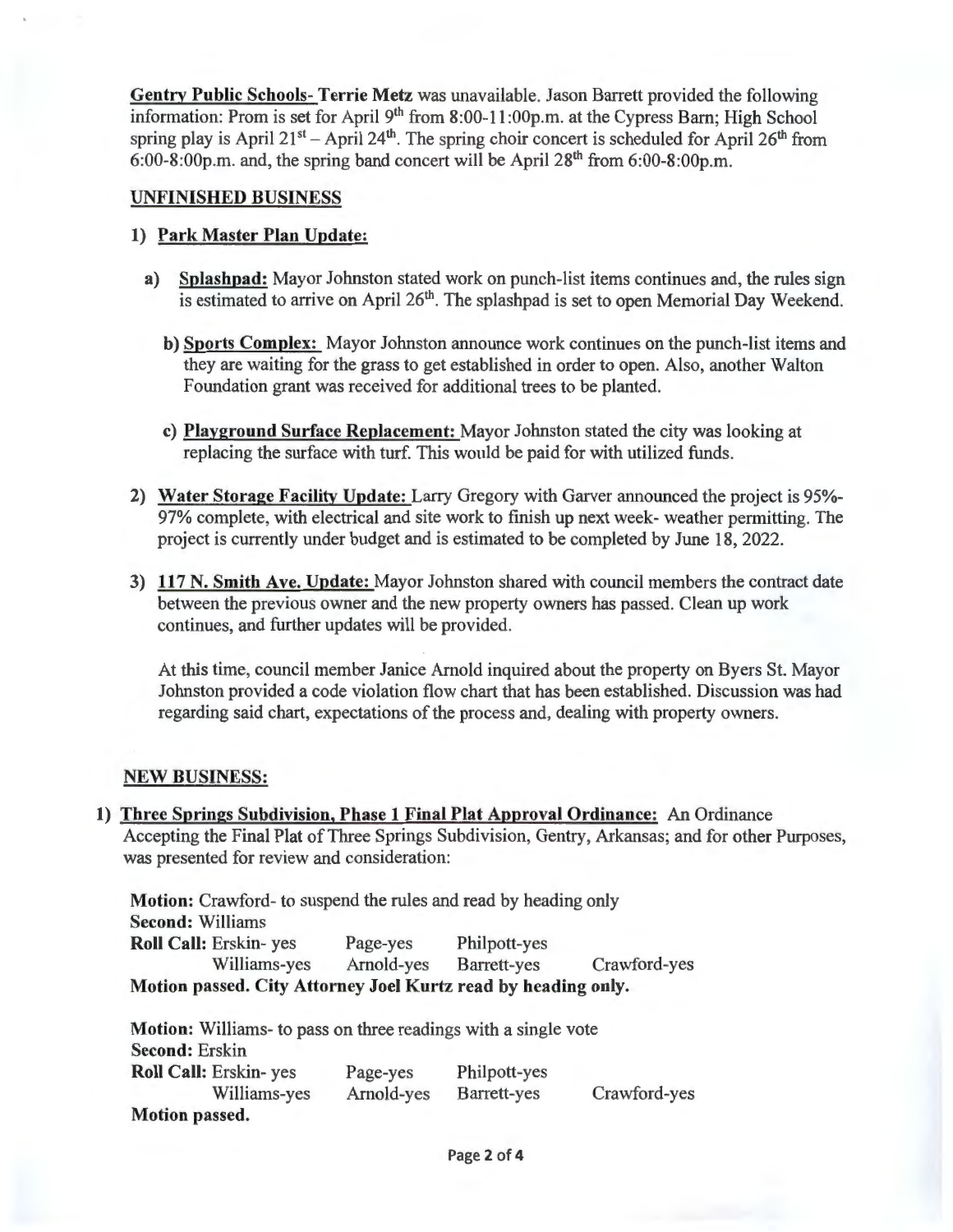**2) Document Destruction Affidavits:** Records destruction affidavits for the City of Gentry, as well as the Gentry Police Department, were presented for consideration:

**Motion:** Barrett- to approve destruction of the items presented **Second:** Williams **Roll Call:** Crawford-yes Williams-yes **Motion passed.**  Erskin-yes Arnold-yes Page-yes Barrett-yes Philpott-yes

**3) Citv Ward Redistricting Ordinance:** An Ordinance Redistricting City Wards within the City of Gentry, Arkansas, Adopting a new City Ward Map, and for Other Purposes, was presented for review and consideration:

**Motion:** Crawford- to suspend the rules and read by heading only **Second:** Barrett **Roll Call:** Williams-yes Arnold-yes Barrett-yes Crawford-yes Erskin-yes Page-yes **Motion passed. City Attorney Joel Kurtz read by heading only.**  Philpott-yes

**Motion:** Crawford- to pass on three readings with a single vote; to accept the Ordinance Recognizing Plan 1 **Second:** Philpott **Roll Call:** Williams-yes Crawford-yes **Motion passed.**  Arnold-yes Erskin-yes Barrett-yes Page-yes Philpott-yes

**4) Ecrash Grant Equipment Purchase Resolution:** A Resolution Approving Grant-Funded Purchase and Installation of Computers and Related Items in Patrol Vehicles, was presented for review and consideration: Chief Clay Stewart provided explanation for what the equipment was, how it had been applied for and, the necessity of said equipment for police officers and the department.

**Motion:** Erskin- to accept the resolution as presented **Second:** Crawford **Roll Call:** Williams- yes Crawford-yes **Motion passed.**  Arnold-yes Erskin-yes

Barrett-yes Page-yes

Philpott-yes